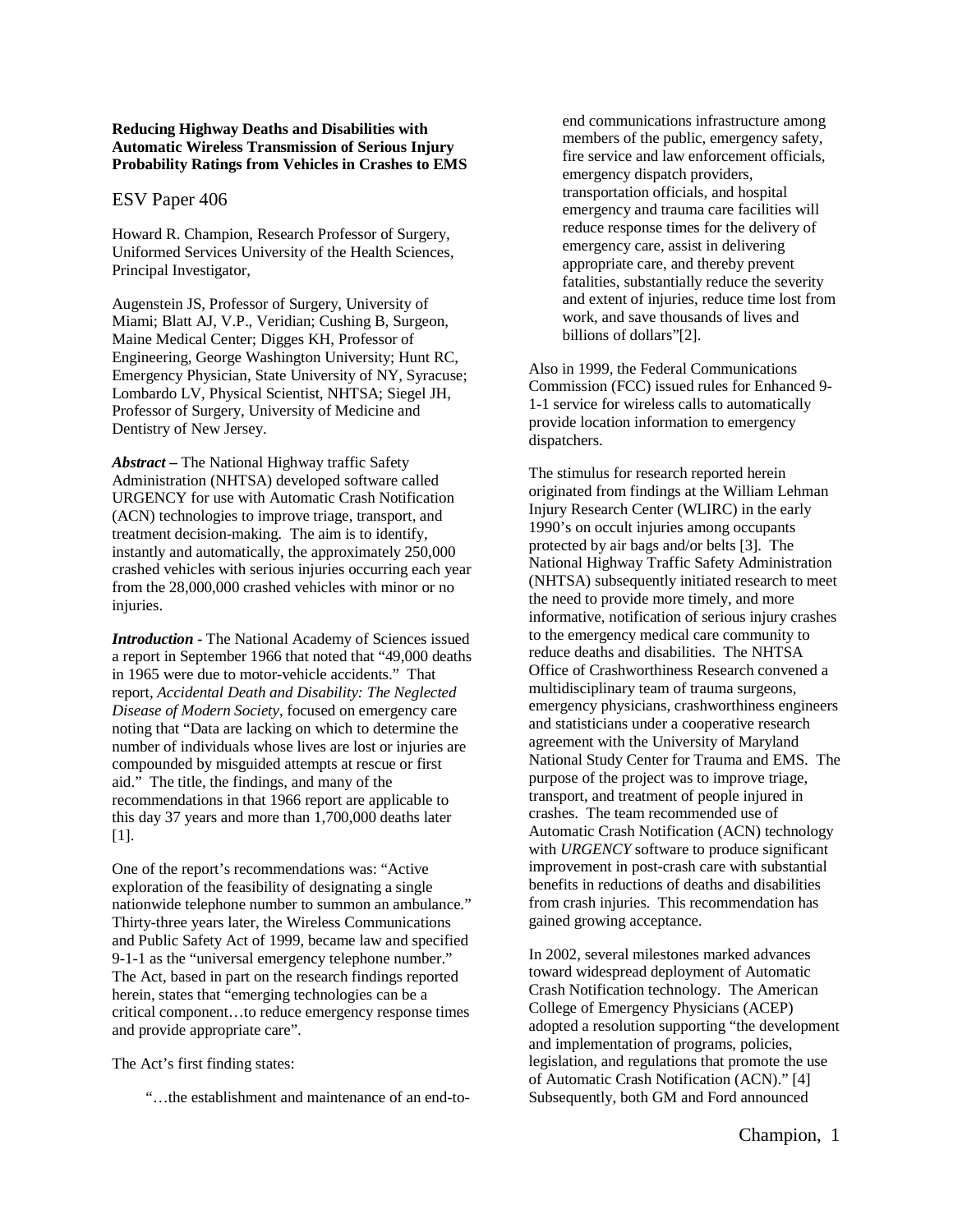deployments of advanced Automatic Crash Notification technology in fleets of their vehicles. GM OnStar announced that it would equip 400,000 vehicles beginning in 2003. [5] Ford announced a test fleet of 500 police vehicles to begin operating in Houston Texas in 2002. [6] The current NHTSA Administrator, Jeffrey W. Runge, MD, recently expressed his support for ACN technologies "Serious crashes happen every day, more than half of them in rural areas where the ability to rapidly contact 9-1-1 and the capability of responders to quickly reach the scene can mean the difference between life and death. New technologies such as wireless E9-1- 1, automatic collision notification and emergency vehicle route navigation are available that will make emergency access more reliable and help deliver faster and better emergency care." [7]

*Background –* Beginning with its first Administrator, Dr. William Haddon, NHTSA has worked to improve the emergency treatment of crash victims. An early study funded by the agency, published in 1971, "Alcohol and Highway Safety: Behavioral and Medical Aspects" highlighted the need for improving emergency medical treatment of crash injuries. [8]

During the early 1990's NHTSA, while conducting hospital based research into the nature of crash injuries, observed cases that documented the need to improve triage, transport, and treatment decision-making. As the use of seat belts was increasing and more people were being protected by air bags, injury patterns were changing and injuries became more difficult to recognize. The chance of missing occult injuries was (and is) growing. Now there are more than 133 million vehicles on U.S. roads with air bags (more than 60 percent of the fleet). Belt use is also growing and has reached 75 percent in 2002. [9]

The agency discovered these new injury patterns in its trauma center studies, initially at the William Lehman Injury Research Center in Miami. Previously external injuries were an obvious indicator of crash severity and of the potential presence of internal injuries. However, the growing absence of external injuries among people protected by air bags and/or belts was now found to be misleading emergency medical care providers into missing internal injuries -- sometimes with fatal consequences. This resulted in NHTSA publishing a Research Note in 1993, and a Poster in 1994 titled "Look Beyond the Obvious" to educate the EMS community to the changing pattern of injuries. [3]

These findings were from studies conducted by the NHTSA Office of Crashworthiness Research into crashes, injuries, treatments, and outcomes. These crashworthiness studies became the model for research currently conducted under the NHTSA CIREN program at ten trauma centers in the U.S. [3, 10- 14, 16-18]. In the early 1990's, NHTSA also funded three Rural Preventable Mortality Studies (Montana, Michigan and North Carolina) that found preventable death rates of 17%, 13% and 29% respectively. These, and more recent, studies documented a continuing need to improve emergency medical care for crash victims. [19- 21, 65-69].

*The Problem -* The problem of motor vehicle crash injuries is one of substantial and continuing magnitude. NHTSA projects that "With yearly increases in travel and no improvement in safety over our current safety performance, fatalities could increase by 50 percent by 2020." [22].

Since 1900, in motor vehicle crashes along U.S. roadways, more than 3 million Americans have been killed, and 300 million injured. That is more than 3 times the number of Americans killed, and 200 times the number wounded in all wars since 1776. Worldwide, an estimated 30 million people have died from crash injuries.

In the U.S., the economic costs of crash injuries incurred each year amount to an estimated \$140 billion. Including compensation values for pain and suffering, the comprehensive costs of crash injuries incurred each year amount to an estimated \$345 billion [23]. The human costs to individuals and families of the deaths, injuries, and disabilities incurred in crashes, each year, are unmeasured tragic losses that burden our society – for decades.

Each year, along the 4 million miles of roads in the U.S., about 5 million Americans are injured in 17 million crashes involving 28 million vehicles. Among those 28 million crash-involved vehicles, approximately 250,000 Americans suffer lifethreatening injuries. Specifically where and when they will occur is not predictable. Thus, it is important to be able to distinguish, instantly and automatically, the one (1) crashed vehicle that has a seriously injured person from every 100 vehicles in crashes, most of which have no injury or simply minor injuries [23-30].

ACN systems that combine information from vehicle crash sensors and global positioning technology, and transmit it to EMS via wireless address this challenge. The challenge is to improve the timeliness and quality of emergency response and care over present practices. [40, 56,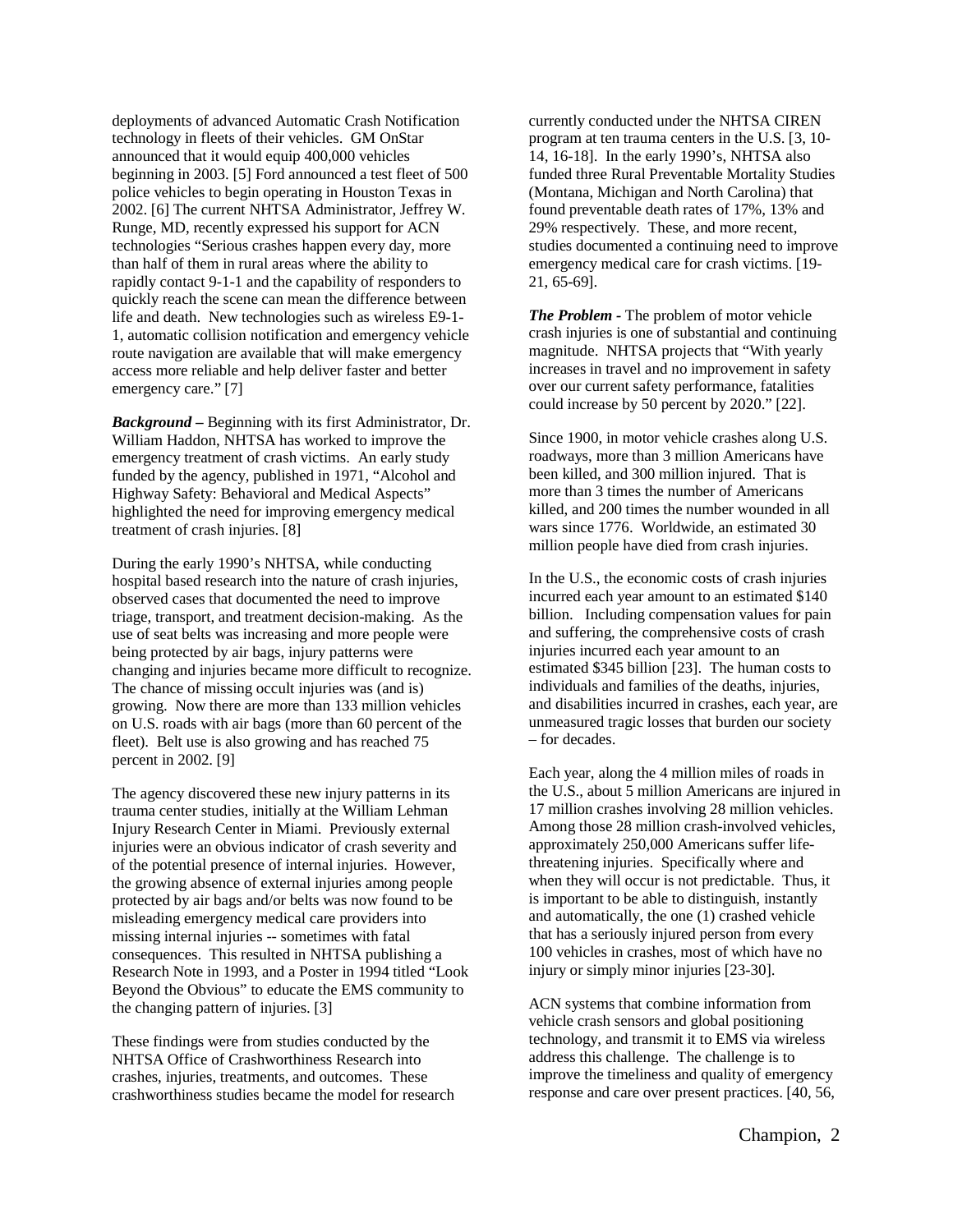64] Currently in virtually all 42,000 deaths and 250,000 serious injuries every year, helicopter rescue operations do not begin unless, and until, someone travels over land to the crash scene. Consequently rescue is, too often, too late to save lives and prevent disabilities.

*Methods: NHTSA Research -* Members of the research team were brought together for their expertise in trauma care research, advanced technologies, emergency medicine, crash data analysis, and motor vehicle crashworthiness engineering. The team conducted retrospective analyses of NHTSA data on crashes, deaths, and injuries. The multidisciplinary team members directed, conducted, and reviewed a series of statistical analyses of NHTSA's FARS and NASS electronic crash data files. A series of meetings were held over a period of a year to conduct and refine the analyses, and to develop software that could be used to improve triage, transport, and treatment decision-making for future crash victims. Beginning in March 1997, the team presented its findings and recommendations to executives within the NHTSA. Then, they were presented to other organizations concerned with reducing morbidity and mortality of crash victims [26-30, 58, 60-63].

The focus of this research was "How to identify, rapidly and automatically, those vehicles in which people are seriously injured and need time-critical emergency care?" Findings from NHTSA-funded trauma center studies led to this question [3, 10-13, 17]. NHTSA statistics on crash deaths and injuries from FARS and NASS became the basis of this research for answers.

The approach involved reviewing the "mechanism of injury" criteria in current triage guidelines [33]. One objective was to review the current criteria by conducting statistical analyses of the body of crash injury data that had been created over the past decade in FARS and NASS. Such data were not available when the work supporting the current mechanism of injury triage guidelines were created more than a decade ago [13].

Another objective of this research was to develop crash injury probabilities associated with vehicle crash sensor measurements of crash severity for automatic crash notification software to improve triage, transport, and treatment. The team reviewed the scientific literature and conducted hundreds of statistical analyses of the NHTSA electronic files on fatal crashes and on injury crashes. Logistic regression analyses were used to relate injury probabilities to parameters of crash severity including Delta V and principal direction of force in the crash as estimated in NASS data. Then a mathematical algorithm was created to generate statistical probabilities of serious injury based on crash parameters. These relationships were incorporated in software named *URGENCY 1.0.*

[30].

**Table 1** shows NHTSA FARS data on motor vehicle related fatalities and whether or not the crash victims were transported to a medical treatment facility. About 42,000 Americans die from crash injuries each year. Nearly 20,000 people die each year before being taken to hospital for medical care. Before reaching a hospital, about 13,500 people die from injuries in crashes along rural roadways and about 6,500 in crashes along urban roadways. The remaining 22,000 people die either en route or after reaching hospital.

**Figure 1** shows that in the year 2000, the number of people dying in crashes without being taken to a medical treatment facility amounted to 20,828 deaths, nearly 50 percent of crash deaths. The number of crash fatalities each year that are "Not Taken" to a medical treatment facility has not declined during the past 15 years. The number of crash fatalities "Taken" for medical treatment declined during the 1980's but that decline did not continue in the 1990's.

In this research, attempts to clearly quantify individual factors contributing to the changes in "Taken" and "Not Taken" over the decades were not completed. One factor, for example, changes in EMS over this period have resulted in greater authority of EMS to declare people dead at the scene. Many such crash fatalities 25 years ago were transported to a medical facility to be declared dead. Future research may be able to quantify factors contributing to the trends in national statistics during this period of time.

However, it is clear that many of the fatalities, "Taken" and "Not Taken" resulted from serious injuries that did not receive timely definitive medical care. Hopefully, in the future, improvements in triage, transport, and treatment, with ACN plus *URGENCY,* will reduce the number of deaths of people -- both those "Taken for Treatment" and those "Not Taken for Treatment."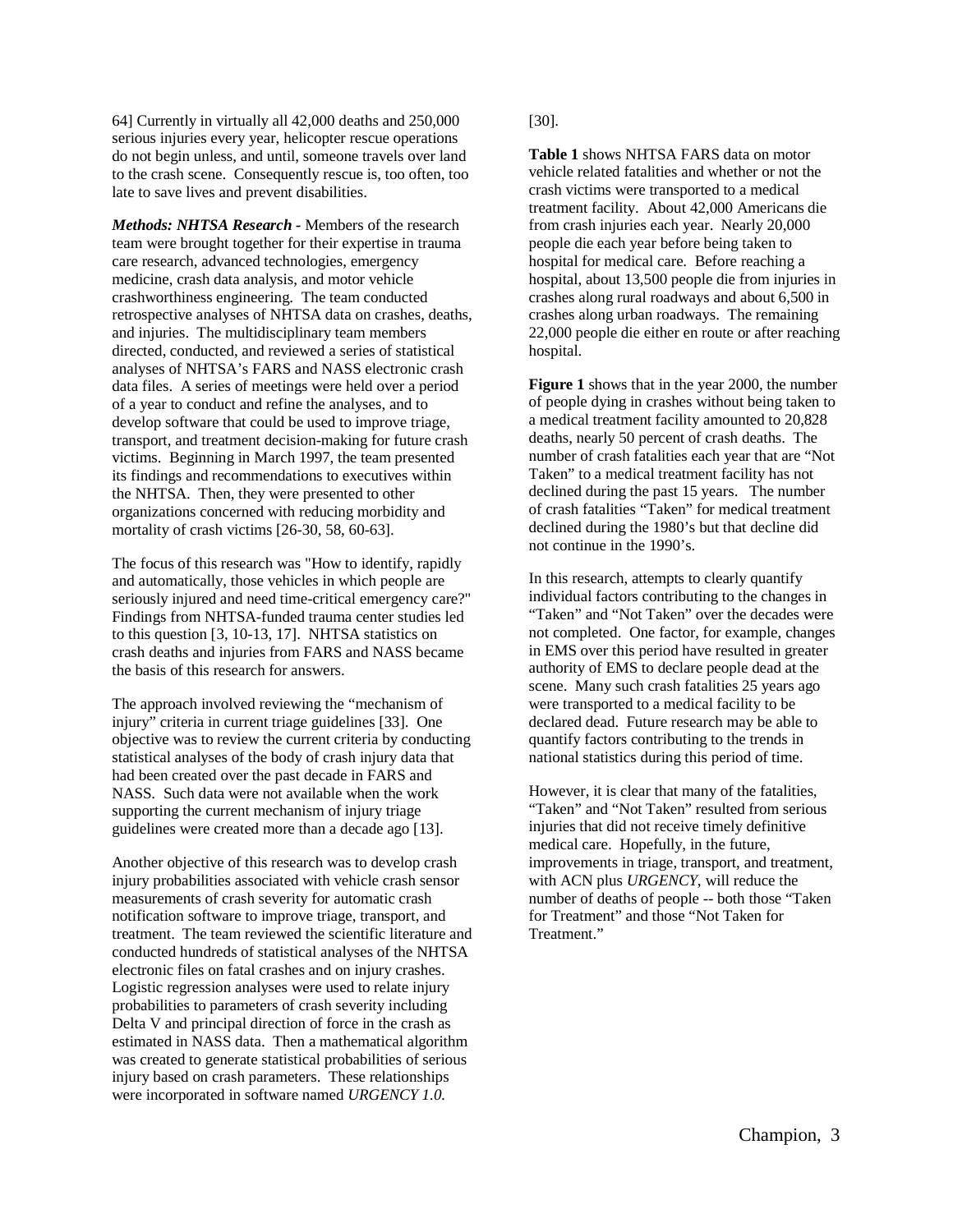|             | <b>RURAL</b> |              |            | <b>URBAN</b> |              |            | <b>UNKNOWN</b> |              |            | <b>TOTALS</b> |               |              |              |            |                                |                             |
|-------------|--------------|--------------|------------|--------------|--------------|------------|----------------|--------------|------------|---------------|---------------|--------------|--------------|------------|--------------------------------|-----------------------------|
| <b>YEAR</b> | <b>NOT</b>   | <b>TAKEN</b> | <b>UNK</b> | <b>NOT</b>   | <b>TAKEN</b> | <b>UNK</b> | <b>NOT</b>     | <b>TAKEN</b> | <b>UNK</b> | <b>TOTAL</b>  | <b>YEAR</b>   | <b>NOT</b>   | <b>TAKEN</b> | <b>UNK</b> | % Transported<br>for Treatment | % Dead<br>@<br><b>SCENE</b> |
|             | <b>TAKEN</b> |              |            | <b>TAKEN</b> |              |            | <b>TAKEN</b>   |              |            |               |               | <b>TAKEN</b> |              |            |                                |                             |
| 1977        | 7,883        | 19,077       | 1,503      | 2,940        | 15,668       | 688        | 9              | 109          |            | 47,878        | 1977          | 10,832       | 34,854       | 2,192      | 73%                            | 23%                         |
| 1978        | 8,656        | 18,905       | 2.457      | 3.074        | 15,539       | 1,250      |                | 50           | 396        | 50,331        | 1978          | 11,734       | 34,494       | 4,103      | 69%                            | 23%                         |
| 1979        | 8,687        | 18,283       | 2,165      | 3,721        | 16,500       | 1.286      |                | 33           | 414        | 51,093        | 1979          | 12,412       | 34,816       | 3,865      | 68%                            | 24%                         |
| 1980        | 9,352        | 18,032       | 1,730      | 3.964        | 16,533       | 1,063      |                | 35           | 379        | 51.091        | 1980          | 13,319       | 34,600       | 3,172      | 68%                            | 26%                         |
| 1981        | 9,169        | 17,981       | 542        | 4,283        | 16,225       | 274        |                | 682          | 144        | 49,301        | 1981          | 13,453       | 34,888       | 960        | 71%                            | 27%                         |
| 1982        | 8,343        | 16,311       | 351        | 4.018        | 14,464       | 196        | 8              | 253          |            | 43,945        | 1982          | 12,369       | 31,028       | 548        | 71%                            | 28%                         |
| 1983        | 10,309       | 13,822       | 355        | 4,894        | 12,940       | 193        | 17             | 59           |            | 42,589        | 1983          | 15,220       | 26,821       | 548        | 63%                            | 36%                         |
| 1984        | 12,014       | 13,224       | 402        | 5,474        | 12,925       | 187        | 3              | 28           |            | 44,257        | 1984          | 17,491       | 26,177       | 589        | 59%                            | 40%                         |
| 1985        | 11,486       | 13,255       | 453        | 5,333        | 13,040       | 231        | 3              | 24           |            | 43,825        | 1985          | 16,822       | 26,319       | 684        | 60%                            | 38%                         |
| 1986        | 13,117       | 13,125       | 242        | 5,835        | 13,562       | 184        |                | 21           |            | 46,087        | 1986          | 18,953       | 26,708       | 426        | 58%                            | 41%                         |
| 1987        | 13,633       | 13,279       | 219        | 5,735        | 13,368       | 114        | 12             | 30           |            | 46,390        | 1987          | 19,380       | 26,677       | 333        | 58%                            | 42%                         |
| 1988        | 13,712       | 13,711       | 372        | 5,491        | 13,622       | 138        | 11             | 30           |            | 47,087        | 1988          | 19,214       | 27,363       | 510        | 58%                            | 41%                         |
| 1989        | 13,297       | 12,696       | 399        | 5,831        | 13,129       | 200        | 5              | 25           |            | 45,582        | 1989          | 19,133       | 25,850       | 599        | 57%                            | 42%                         |
| 1990        | 13,079       | 12,346       | 336        | 5,933        | 12,678       | 196        | 15             | 16           |            | 44,599        | 1990          | 19,027       | 25,040       | 532        | 56%                            | 43%                         |
| 1991        | 12,432       | 11.594       | 302        | 5,550        | 11,451       | 125        | 14             | 40           |            | 41,508        | 1991          | 17,996       | 23,085       | 427        | 56%                            | 43%                         |
| 1992        | 11,554       | 10,960       | 307        | 5,217        | 10,871       | 135        | 59             | 146          |            | 39,250        | 1992          | 16,830       | 21,977       | 443        | 56%                            | 43%                         |
| 1993        | 12,019       | 11,155       | 285        | 5,499        | 10,813       | 117        | 94             | 155          | 13         | 40,150        | 1993          | 17,612       | 22,123       | 415        | 55%                            | 44%                         |
| 1994        | 12,854       | 10,852       | 135        | 6,135        | 10,579       | 97         | 30             | 34           |            | 40,716        | 1994          | 19,019       | 21,465       | 232        | 53%                            | 47%                         |
| 1995        | 13,089       | 10,799       | 109        | 6,326        | 10,572       | 87         | 397            | 435          | 3          | 41.817        | 1995          | 19,812       | 21,806       | 199        | 52%                            | 47%                         |
| 1996        | 13,388       | 11,030       | 92         | 6.441        | 10,722       | 81         | 49             | 103          |            | 41,907        | 1996          | 19,878       | 21,855       | 174        | 52%                            | 47%                         |
| 1997        | 13,691       | 11,322       | 122        | 6,281        | 10,450       | 98         | 23             | 26           | 0          | 42,013        | 1997          | 19,995       | 21,798       | 220        | 52%                            | 48%                         |
| 1998        | 13,683       | 11,199       | 209        | 6.042        | 9,901        | 158        | 96             | 167          | 16         | 41,471        | 1998          | 19,821       | 21,267       | 383        | 51%                            | 48%                         |
| *1999       | 13,383       | 10,824       | 1.341      | 5,940        | 9,256        | 862        | 48             | 53           | 10         | 41.717        | *1999         | 19,371       | 20,133       | 2,213      | 48%                            | 46%                         |
| *2000       | 13,789       | 9,921        | 814        | 6,466        | 8,982        | 499        | 573            | 676          | 101        | 41,821        | *2000         | 20,828       | 19,579       | 1,414      | 47%                            | 50%                         |
|             | 282,619      | 323.703      | 15,242     | 126,423      | 303,790      | 8,459      | 1,479          | 3,230        | 1.480      | 1.066,425     | <b>Totals</b> | 410,521      | 630,723      | 25,181     |                                |                             |

Table 1 DEATHS OF PEOPLE NOT TRANSPORTED, TRANSPORTED, AND UNKNOWN TRANSPORT TO A MEDICAL TREATMENT FACILITY

\* Unknowns in these years of FARS include "Died En Route" and "Not Dead at Scene and Not Taken (or do not go) to a Medical Treatment Facility"



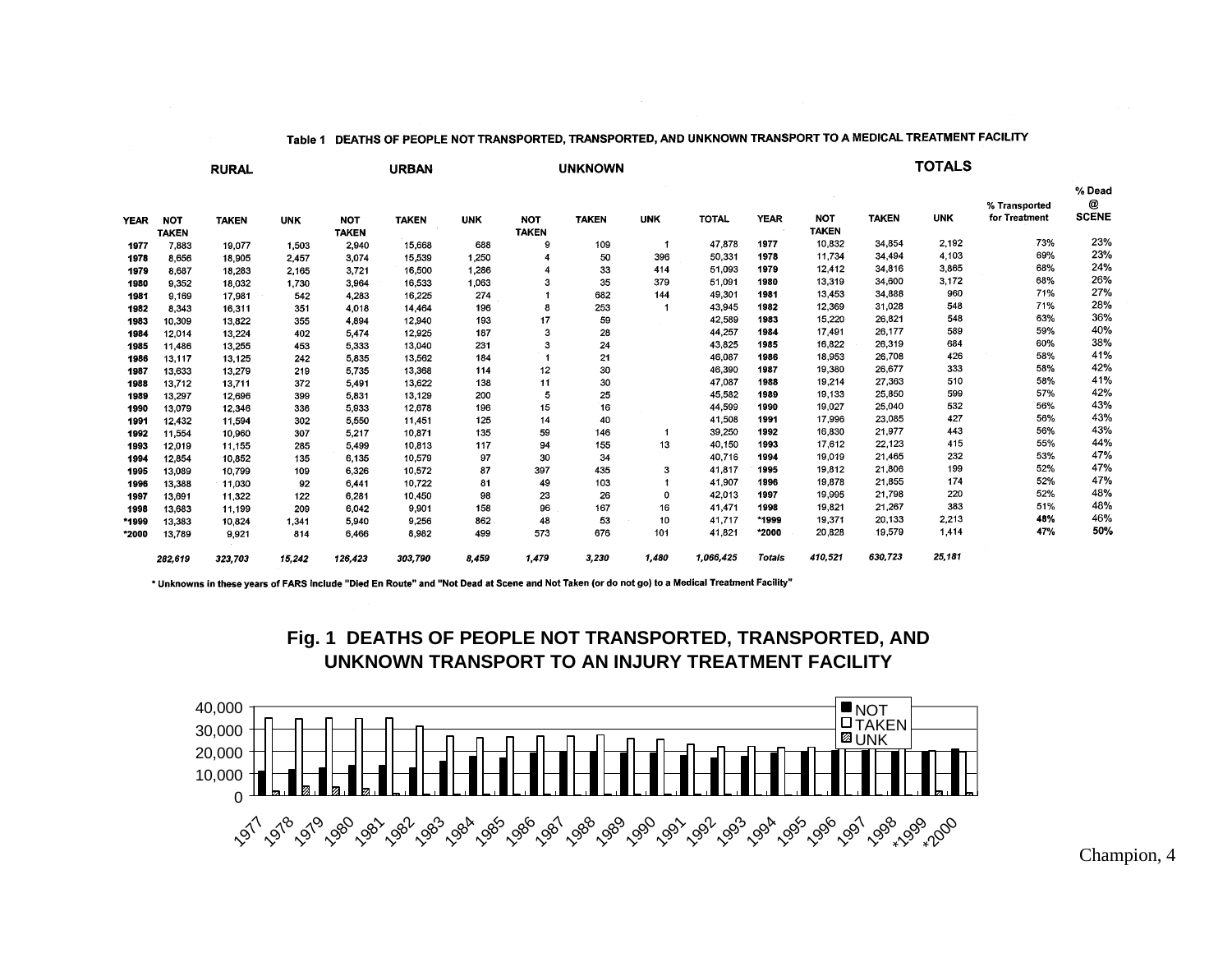Since 1977, more than 1 million people have died from crash injuries along U.S. roads. More than 400,000 of these people died from crash injuries without having been taken to a medical treatment facility. That represents the mortality part of the problem.

The morbidity part of the problem involves an estimated 250,000 Americans suffering seriously lifethreatening injuries in crashes each year, many of whom could benefit from faster, more informed, treatment [23-25].

The most disabling injury which is compatible with life, but which produces the greatest degree of long term morbidity and cost is the posttraumatic brain injury. Recent studies have shown that there is a significant interaction between the initial severity of the brain injury and the degree and extent of duration of a period of hemorrhagic shock induced by blood loss. Even a mild to moderately brain injured patient is likely to have the severity of his or her cerebral damage accelerated by any period of continuing uncontrolled blood loss which increases the body's degree of oxygen debt. Thus, the shorter the time period in which the possible occurrence of a severe crash induced multiple trauma can be recognized, and the rapidity in which the correct EMS advanced life support team is dispatched, is likely to make the difference between a permanently disabling, or fatal brain injury, and a recoverable normal life. [67, 68]

The team's reviews of the current triage guidelines found that the application of new technologies offered the most promise for substantially improving upon the mechanism of injury criteria. Technologies were found to be available to provide:

(1) Automatic Crash Notification (ACN) via instant wireless communications of voice and data,

(2) Crash location information with Global Positioning System (GPS) and/or wireless network location technologies,

(3) Crash severity information measured by vehicle crash sensors.

The combination of these technologies on-board vehicles is termed Automatic Crash Notification (ACN). However, to make ACN medically useful, software was needed to translate crash sensor measurements of accelerations, direction of crash forces, and crash configuration into an easily understandable rating of crash severity for emergency medical dispatch.

Thus, the team examined NHTSA data with regard to

how these technologies could improve outcomes by providing faster, and better informed, emergency medical response to crash victims. First, the team reviewed NHTSA data on fatal crashes as related to times recorded in FARS files to determine the magnitude of the problem. Second, the team focused on identifying the probability of serious (AIS 3+) injuries being present in a crash based on the relationships of crash severity data and injury incidences in NASS files. Third, the team developed software to convert the crash severity data from vehicle sensors into an easily understandable, objective, and actionable urgency rating that could provide EMS dispatchers with a probability rating of the presence of serious injuries. The software was named *URGENCY* 1.0 [26-30, 61, 62].

The literature of emergency medical care has long documented that for many serious injuries, time is critical. As described by RD Stewart:

"Trauma is a time-dependent disease. 'The Golden Hour' of trauma care is a concept that emphasizes this time dependency. That is in polytrauma (*typically serious crash victims suffer multiple injuries*) patients, the first hour of care is crucial, and the patient must come under restorative care during that first hour.... Pre-hospital immediate care seeks to apply supportive measures, and it must do so quickly, within what has been called the 'Golden Ten Minutes.'" [35]

The team compared the available data on fatal crashes with the goal of trauma care to get seriously injured patients into a trauma center for diagnosis, critical care and appropriate surgical treatment within the "Golden Hour" [36-40]. The team used the following time intervals of data available in FARS on the delivery of patients to definitive care within the "Golden Hour":

- (1) Time between crash occurrence and EMS Notification
- (2) EMS Notification Time to EMS Scene Arrival
- (3) EMS Time On Scene + Transport to Hospital
- (4) Total Time from Crash to Hospital Arrival

*(5) Recommended Time for Emergency Department Resuscitation (No Data in FARS)*

Team members addressed new technologies that create opportunities in each category to act more rapidly and effectively to transport patients to obtain definitive care within the "Golden Hour."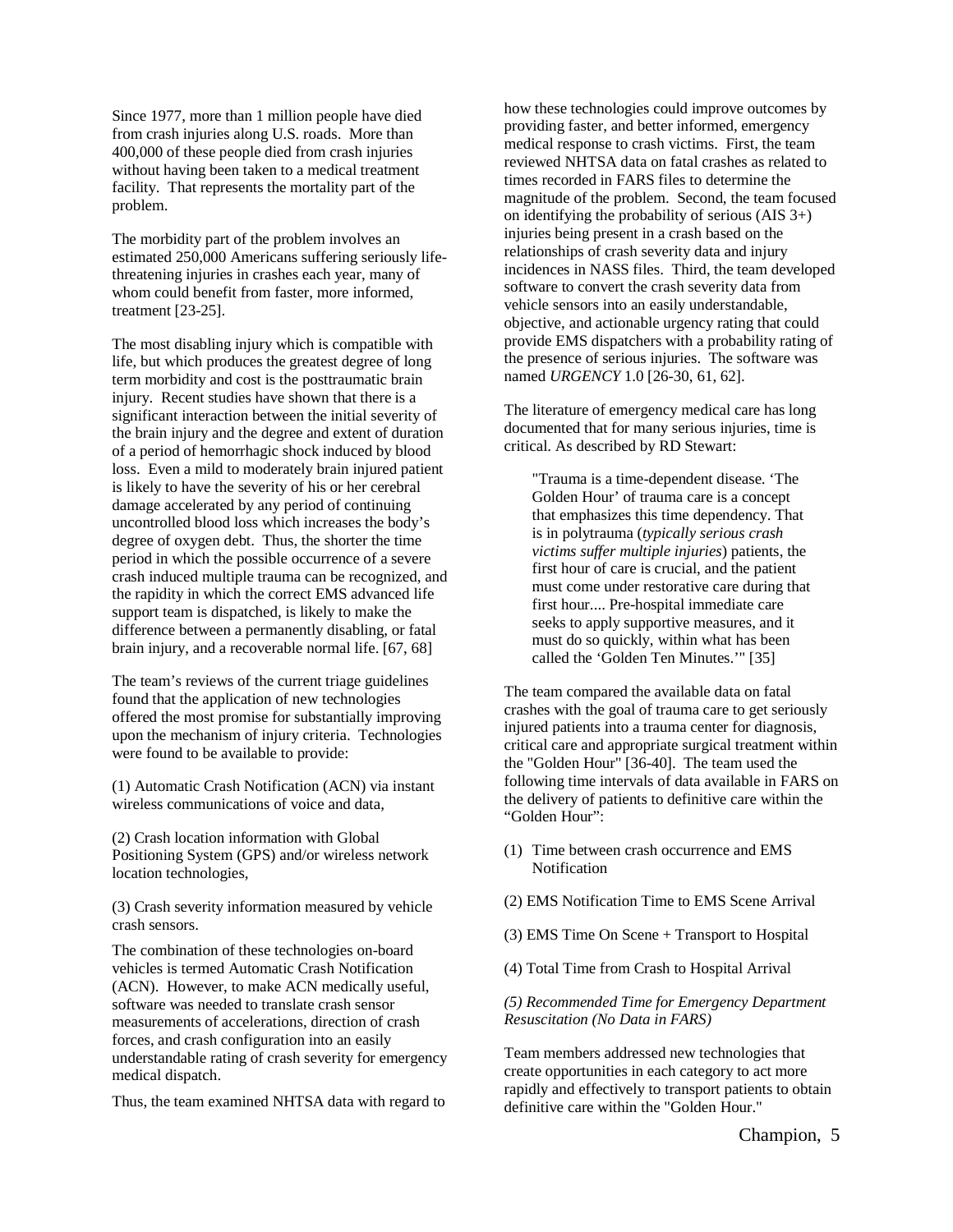*Urban/Rural* -- NHTSA FARS statistics on urban and rural fatalities generally are based on roadway function class. The statistics in this paper are also based on roadway function class.

A word of caution: use of the "Roadway Function Class" categorization of urban and rural results in classification of "rural" fatalities as fatalities that occur on rural roads in both rural counties and urban counties. An analysis that defined rural counties as having a population of less than 50,000 found that in 1998, there were 12,215 fatalities (29%) in rural counties and 29,256 fatalities (71%) on all roads in urban counties defined as having a population greater than 50,000.

The need and the opportunities are especially important on rural roads (in both rural and urban counties) where nearly 25,000 crash fatalities occur each year. Data collected by NHTSA show that only 24 percent of crashes occur on rural roads, but nearly 59 percent of the crash deaths occur on rural roads. "Delay in delivering emergency medical services is one of the factors contributing to the disproportionately high fatality rate for rural crash victims." [41]

Currently, each year, about 20,000 people die at the crash scene. The problem is greater on rural roads than on urban roads. Although for crashes on both rural and urban roads the number of deaths of people *taken* to a hospital for treatment is about equal at 10,000 per year, the number *not taken* on rural roads (13,500) is more than twice the number on urban roads (6,000).

On both urban and rural roads, about 16,000 (43%) fatal crashes occur each year between the hours of 9:00pm and 9:00am, times when crash discovery, notification, and emergency response are more likely to be slower.

**Table 2** lists the *average* time intervals experienced in fatal crashes in the U.S. in 1998 [42]. Entry number 5 for the Emergency Department Resuscitation time interval is not based on FARS data, but rather is a medically recommended value of 15 minutes assumed for the purpose of relating prehospital times to the "Golden Hour" for the delivery of definitive care to save seriously injured patients [38].

| <b>Time Intervals</b>                                         | <b>Urban</b> | % Unknown | Rural | % Unknown |
|---------------------------------------------------------------|--------------|-----------|-------|-----------|
| 1. Crash to EMS Notification                                  | 3.6          | 46        | 6.8   | 37        |
| 2. EMS Notification to Scene Arrival                          | 6.3          | 47        | 11.4  | 35        |
| 3. Scene Arrival to Hospital Arrival                          | 26.6         | 72        | 36.3  | 67        |
| 4. Crash to Hospital Arrival                                  | 35.5         | 71        | 51.8  | 68        |
| 5. Recommended Time for ED Resuscitation<br>(No Data in FARS) | 15           |           | 15    |           |
| <b>Average Totals</b>                                         | 51           |           | 67    |           |

# **Table 2. Average Elapsed Times in Fatal Crashes in 1998 (Minutes)**

*Notes:*

- *These are U.S. average elapsed times that consist of shorter and longer times and vary greatly by State.*
- *Time intervals 2 & 3 do not include the elapsed time from crash to EMS Notification.*
- *Bolded times in Table 2 indicate average elapsed times that exceed benchmarks of 1 minute for EMS Notification, 10 minutes for EMS Scene Arrival, and 45 minutes for Hospital Arrival in fatal crashes.*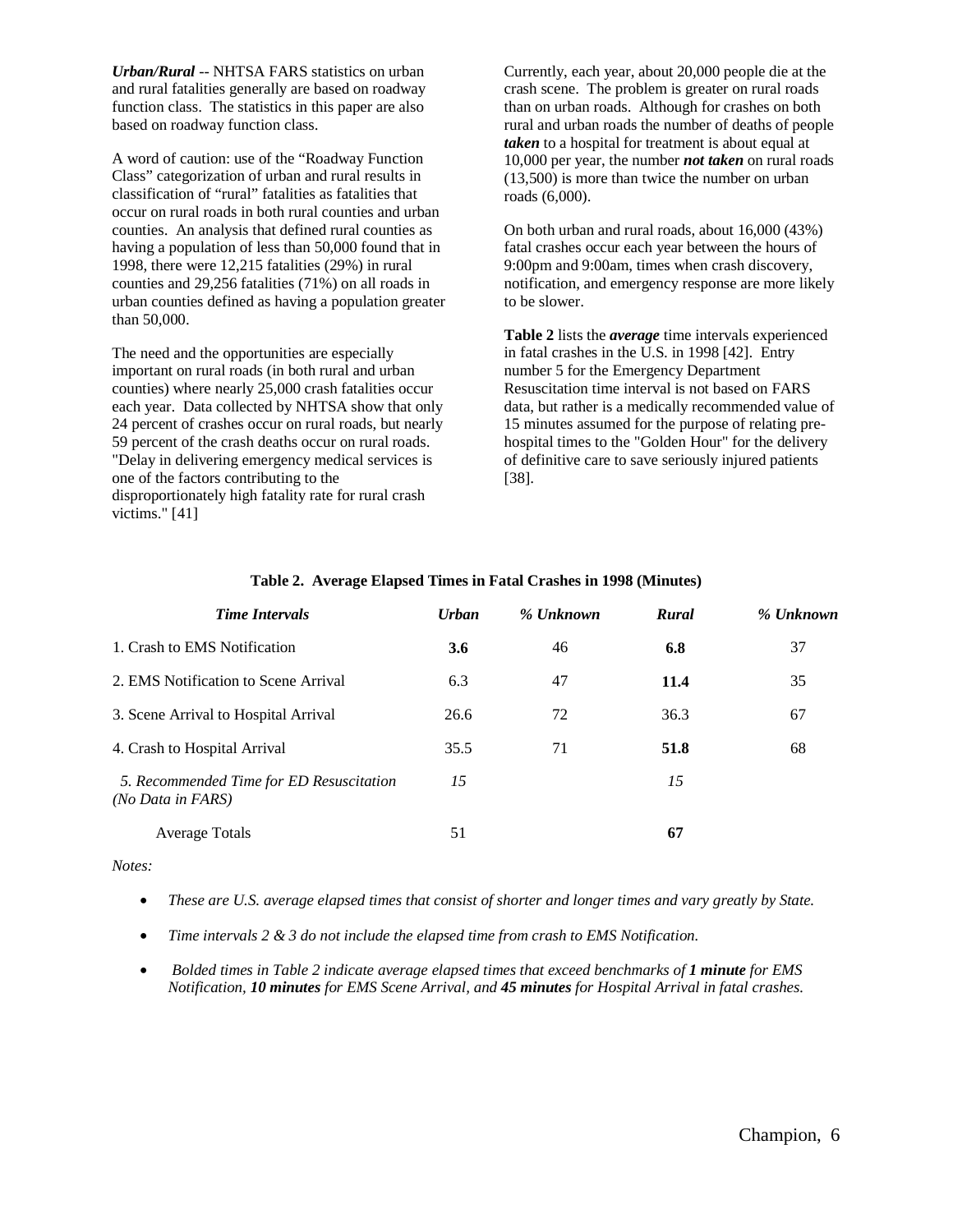# **Table 3. Crash Fatalities by Reported EMS Times (1998)**

| <b>Time Intervals</b>                              | <b>Fatalities</b> | % of Time Interval |  |
|----------------------------------------------------|-------------------|--------------------|--|
| <b>Crash to EMS Notification:</b> $\langle$ 1 min. | 9,195             | <b>22%</b>         |  |
| $>1$ min.                                          | 15,852            | 38%                |  |
| Unknown + Ouestionable Times                       | 16,424            | 40%                |  |
| Crash to EMS Arrival at Scene: <10 min.            | 12,161            | 29%                |  |
| $>10$ min.                                         | 14,362            | 35%                |  |
| Unknown + Questionable Times                       | 14,948            | 36%                |  |
| Crash to Hospital Arrival: <45 min.                | 5,211             | 13%                |  |
| $>45$ min.                                         | 3,166             | 8%                 |  |
| Not Taken + Unknown + Questionable Times           | 33,094            | 79%                |  |

*Notes:*

- *Bolded times in Table 3 indicate fatalities in which reported elapsed times exceeded benchmarks of 1 minute for EMS Notification, 10 minutes for EMS Scene Arrival, and 45 minutes for Hospital Arrival in fatal crashes.*
- *Fatalities in each time interval equal 41,471 (100%) and fatalities may not be summed across time intervals.*

**Table 3** lists the number of crash fatalities in 1998 with reported times that meet or exceed the benchmark time intervals, as well as the number reported as Unknown times, or Questionable times. The data in **Table 3** indicate the magnitude of the need for improvement in the rescue of crash victims.

## *Elapsed Time from Crash to EMS Notification:*

Among crashes with reported times, nearly 4,000 fatalities occurred in 1998 in which more than 10 minutes elapsed before EMS was notified, much less able to deliver pre-hospital emergency care within the "Golden Ten Minutes." In addition, there were 14,708 crash fatalities (35%) where both times were not reported. With many of these fatalities, this time interval also may have exceeded ten minutes [24].

FARS data show that since 1992, there has been a steady reduction in the national *average* of both rural and urban fatal crash notification times -- down nearly 30% to 3.6 minutes on urban roadways and to 6.8 minutes on rural roadways in 1998.

This improvement in Crash to EMS Notification Times has been coincident with, and apparently significantly caused by, the increasing number and

use of wireless telephones by crash-involved victims and "Good Samaritans." The number of wireless subscribers in the U.S. has grown from 5 million in 1990 to 128 million in 2001. The estimated number of wireless 9-1-1 distress calls over the same period has grown from 6 million to 57 million calls per year.

Note, however, that despite the increasing use of wireless phones, comparable percentage improvements have not been observed in the subsequent critical EMS time intervals discussed below [24].

In the future, with ACN, one can expect reductions in many of the longer times. With fully deployed ACN, *all* crash notification times, not just *average* notification time, will be reduced to about one minute. ACN has now demonstrated the technological and economical feasibility of a national EMS crash notification benchmark of 1 minute. [60]

Reductions in *average* crash notification times from 9 minutes to 1 minute after the crash have been estimated to potentially save 3,000 lives per year among crashes along rural roads [43]. When *all* crash notification times are reduced to 1 minute, the number of lives saved can be expected to be greater.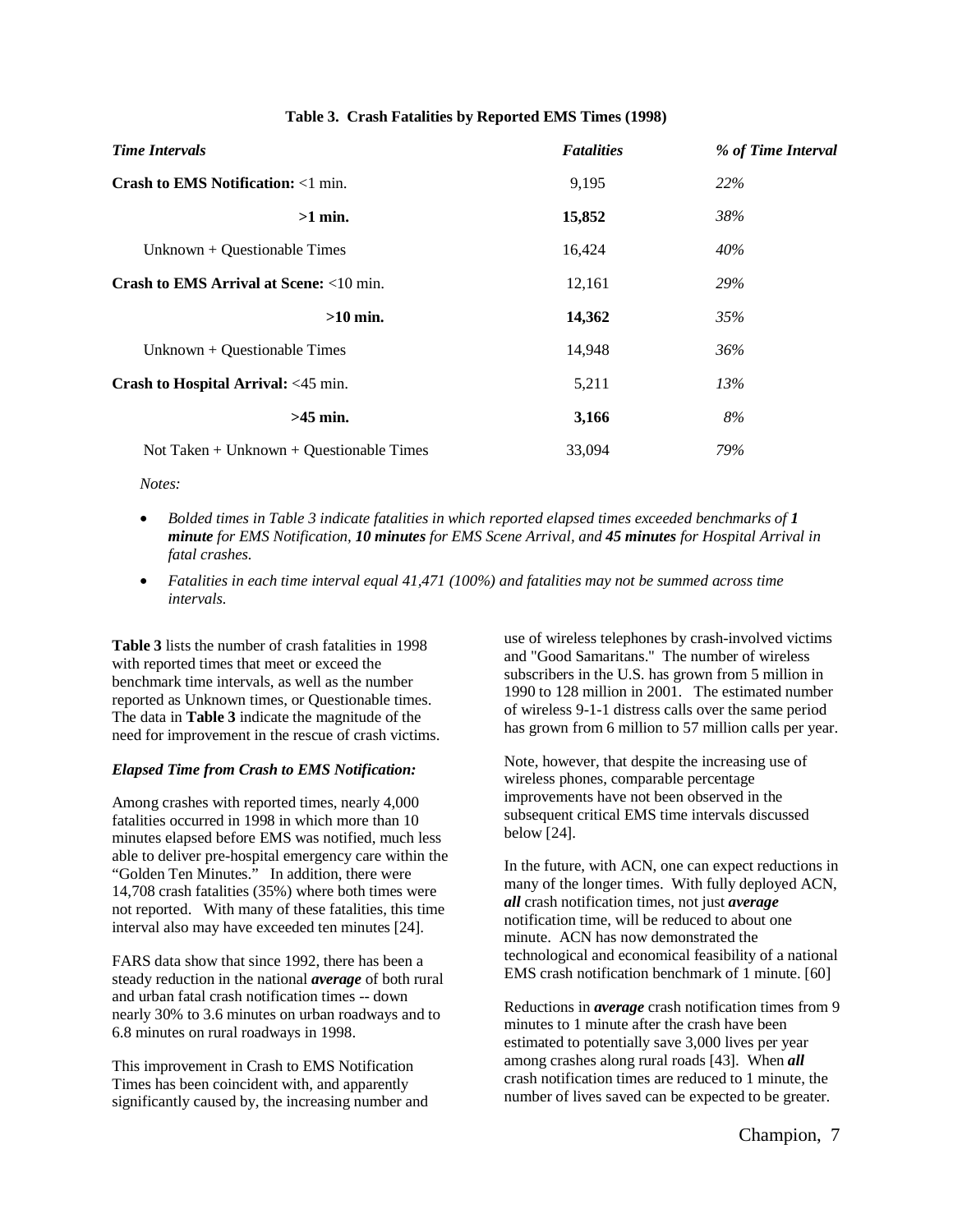

**Figure 2.** FARS data indicate that improvement in the system is still needed to get all EMS Notification Times down to 1 minute. In 1998, only 22 percent of all fatalities were reported to have EMS Notification within 1 minute of the crash. (In FARS files there are some questionable times e.g., where crash time appears to be later than EMS times. Such cases have not been included in the elapsed time segments.)



**Figure 3** shows that increased times between crash and EMS Notification are associated with higher percentages of crash victims dying at the scene rather than being taken to a medical treatment facility. This effect of time between crash and EMS notification also is evident when multiple years of data are analyzed.

#### *Elapsed Time from Crash to EMS Arrival at the Scene:*

As shown in **Figure 4**, FARS data indicate how much further improvement in the system is still needed to get all fatal EMS scene arrival times to within 10 minutes. Among crashes with both reported times in 1998, there were 12,161 crash fatalities (29% of 41,471 deaths) in which the time from crash to EMS arrival was reported to be less than 10 minutes (14,240 unknown). There were

14,362 crash fatalities (35%), however, in which the reported time from crash to EMS arrival exceeded the "Golden 10 Minutes" (11,626 rural, 2,660 urban, and 76 unknown roadway classification). The actual number is higher, but unknown due to the large number of fatalities (14,240 or 34%) with unknown data on times, plus the 708 fatalities where the times were questionable.





**Figure 5** shows that increased times between crash and EMS arrival at the scene also are associated with higher percentages of crash victims dying at the scene rather than being taken to a medical treatment facility.

These data support the need for EMS arrival at the scene of serious injury crashes within the "Golden 10 Minutes."

In the future, with ACN, *URGENCY*, crash location information, automatic vehicle location and navigation equipment on board rescue vehicles, we can expect reductions in this time interval between crash and EMS Scene Arrival.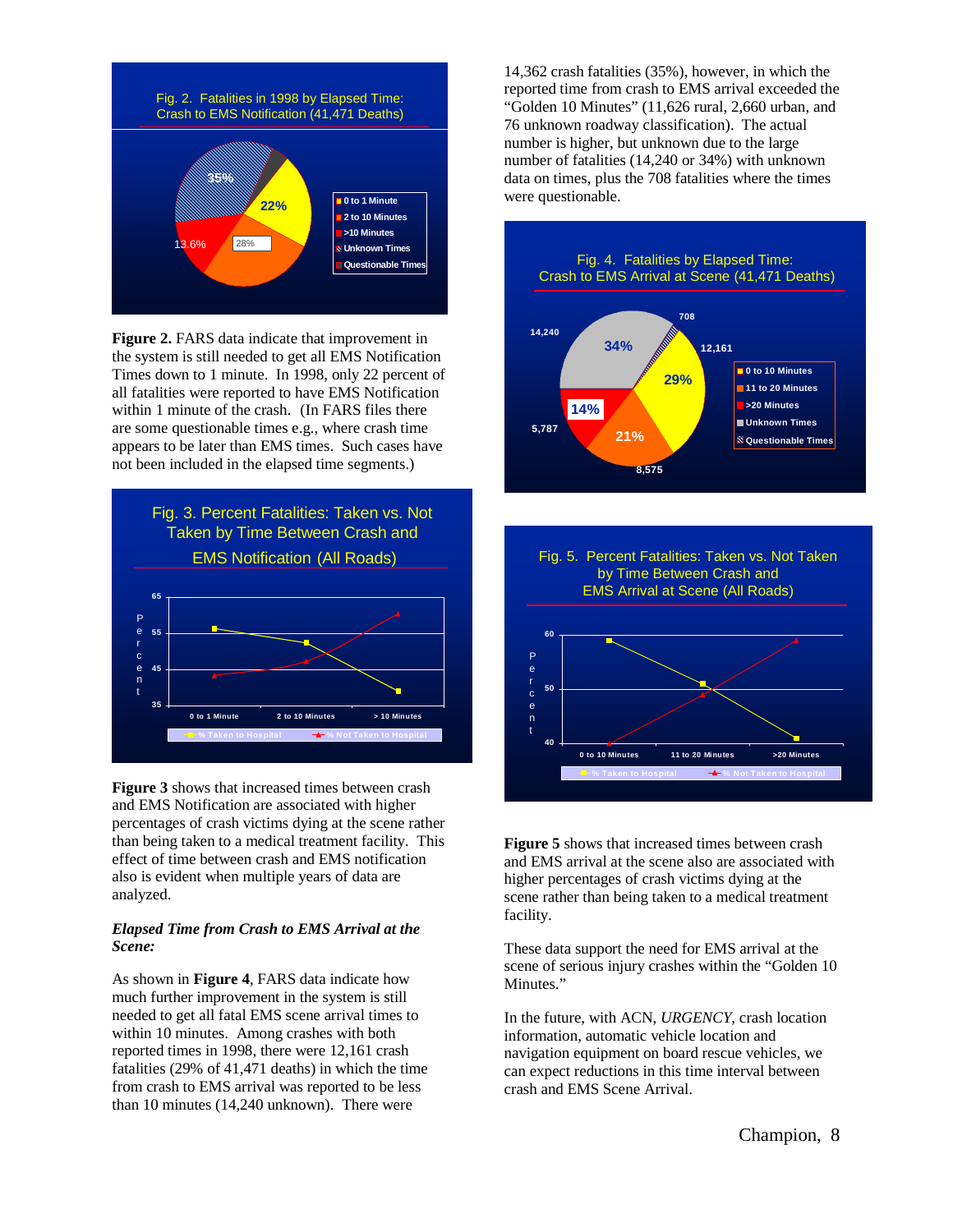## *Elapsed Pre-hospital Times - Time of Crash to Hospital Arrival:*

**Figure 6** indicates how much improvement is needed to get crash victims to definitive care within the "Golden Hour." Nationwide, FARS data (where both times are reported) show that in 1998, there were 5,211 crash fatalities (13%) that were taken to a medical treatment facility within 45 minutes. In 1998, there were 3,166 fatalities (8%) in which the reported time from crash to hospital (not necessarily Trauma Center) arrival, exceeded 45 minutes. The actual number is probably much greater considering that for 33,094 crash fatalities (79% of all crash deaths), times were reported as unknown, questionable, or the victim was not taken to hospital for treatment.



# *Reducing Elapsed Time from EMS Arrival at Scene to EMS Arrival at Hospital:*

ACN with *URGENCY* information will help dispatchers, instantly and automatically, decide to send appropriate resources such as extrication equipment in severe crashes, thereby, saving additional precious minutes in this time interval. In 1998, extrication was reported in crashes that resulted in 6,159 fatalities. Extrication is an increasingly important factor in fatal crashes. From 1990, when 4,426 fatalities occurred (in 12% of fatal crashes), it has grown to 7,051 fatalities involved in 19% of the fatal crashes in 2001. With ACN, it is now technically possible for rescue teams to have extrication information on the number of air bags, their location, and vehicle cut points specifically for the crashed vehicle - before arriving at the scene. Such time saving and lifesaving information could be included in the vehicle's ACN *URGENCY* data transmission.

In the future, ACN with *URGENCY* information will help produce instantaneous dispatch of appropriate resources (e.g. extrication equipment, ALS,

helicopters). Navigation technologies also will help increase the number of people in potentially fatal crashes who get to hospitals and trauma centers within 45 minutes.

## *Emergency Department Resuscitation Times:*

Current medical references allocate 15 minutes to Emergency Department (ED) resuscitation times for tests, diagnoses, decision making on treatment strategies, and required pre-operating room procedures before surgical care [38]. In **Table 2** the needed 15 minutes for ED resuscitation are added to the average reported times [42]. The result is that on rural roads with the 52 minutes that it currently takes to get a seriously injured patient to a hospital (often not a trauma center) in the average fatal crash, the "Golden Hour" is lost. Currently, in thousands of fatal crashes each year, victims do not obtain definitive care within the "Golden Hour".

In the future, *URGENCY* information on injury probabilities that are transmitted ahead to the hospital at the time of crash may include data on pre-existing medical conditions, blood types, drug reactions, and medications that will help reduce time currently lost in this time interval.

*New Technologies* -- Automatic Crash Notification (ACN) technologies using crash sensors, GPS, and wireless telephones are now being installed on a growing number of production cars. Automobile manufacturers including Audi, BMW, Daimler Chrysler, Ford, GM, Honda, Land Rover, Nissan, and Toyota are offering first generation versions of ACN technology in the U.S. in 2002. These commercially available ACN systems report when an air bag deploys, but do not report measurements of crash forces in all crash modes.

In a field operational test from 1997 through 2000, the U.S. Department of Transportation (DOT), installed a more advanced version of ACN technology in 700 vehicles driven in the Buffalo, New York area. This ACN system, built by Veridian/Calspan Corp. for DOT, measured crash forces in all types of crashes (not just air bag deployment crashes) and automatically transmitted such data for instant conversion into *URGENCY* serious injury probabilities for EMS [26-30, 57-58, 60-61].

The DOT contract with the Veridian/Calspan Corp. of Buffalo, N. Y., was for the development and test of this advanced ACN technology. This ACN technology provided for an automatic, crashactivated, call for help using an on-board cellular telephone to transmit voice and data. The call electronically communicated information on the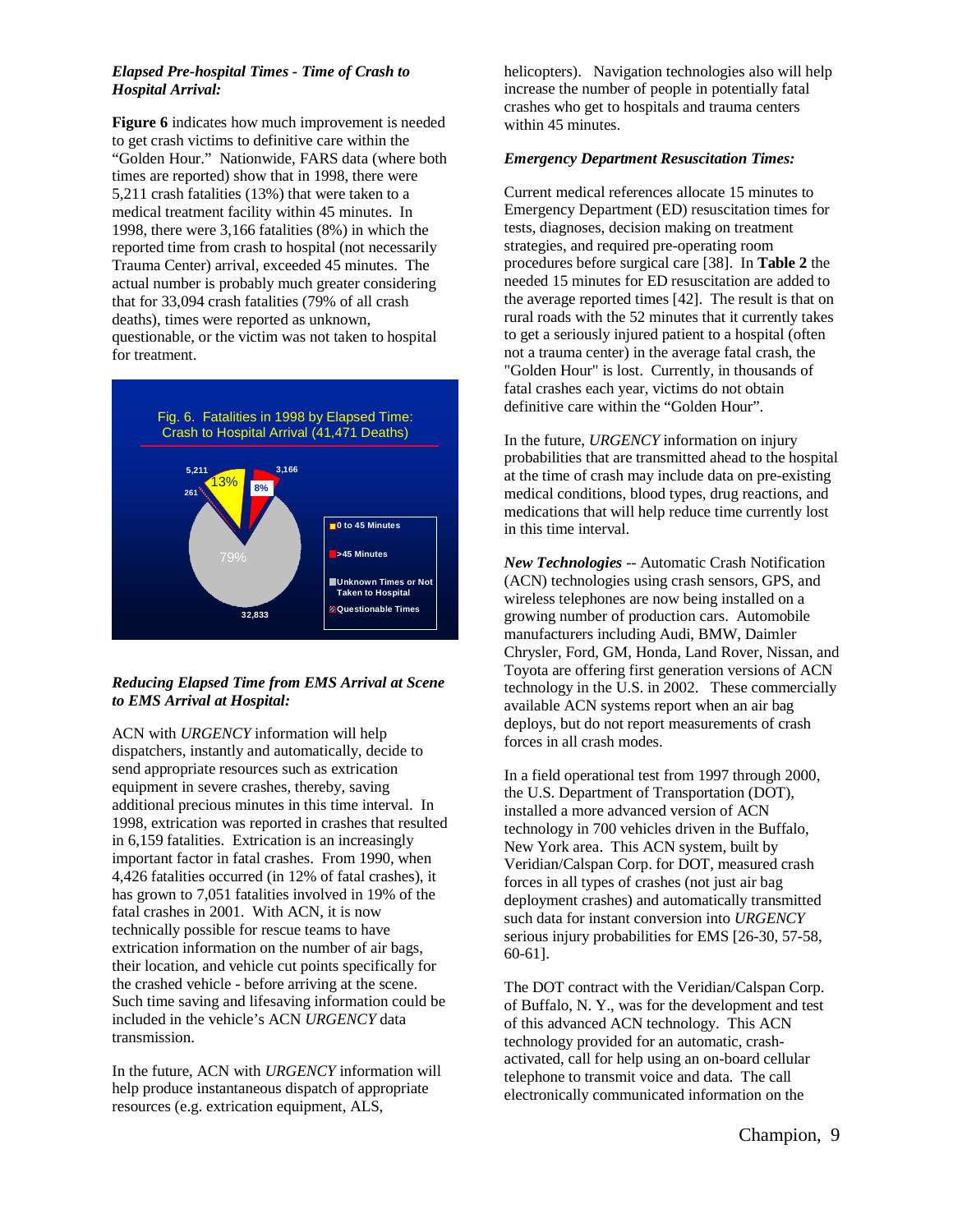location of the crash and the severity of the crash (for all major crash modes: frontal, side, rear impacts, and rollover). It also transmitted data on vehicle precrash speed, direction of travel, and vehicle identification information including many attributes such as vehicle type. The equipment also opened a communication link to the vehicle occupants.

Of particular note, during this field operational test most crashes occurred in urban or suburban locations in western New York. Nevertheless, the ACN system was shown to reduce the average crash notification time by 4.5 minutes to less than 1 minute in 90 percent of the crashes. [60]

*Results: URGENCY Information -* In March of 1997, for the first time, the NHTSA funded research team developed *URGENCY* version 1.0 computer software to improve triage, transport and treatment decision-making using crash recorder data. The goal was to develop a system that instantly, and automatically, could help identify the approximately 250,000 vehicles in crashes involving serious injuries from among the approximately 28 million vehicles in crashes each year that are mostly fender benders. The *URGENCY* triage algorithm was developed by the team to predict serious injury probabilities based on vehicle, occupant, and crash parameters. All parameters, for which data was available, were evaluated in terms of their power to predict the probability of serious (AIS 3+) injury. The details of the URGENCY algorithm are contained in reference [30]. *URGENCY* version 1.0 is also available for interactive queries at http://www.comcare.org.

With *URGENCY* software, upon vehicle impact, crash sensor measurements are instantly, and automatically, translated into a single figure rating of urgency from 0 to 100%. This easy-to-understand rating provides the probability of a serious injury being present in that crash based on crash sensor measurements as related to the nation's statistical crash data on crashes and injuries.

Future versions of *URGENCY* software will employ additional sensor data to create a more robust and sophisticated triage, transport, and treatment decision-making tool. Future *URGENCY* ratings may calculate the probabilities of the presence of minor as well as major injuries. Information will be included such as the number, size and seating positions of occupants, seat track location (closeness to air bag), crash pulse, air bag time of deployment, level of air bag deployment, deployment of seat belt emergency tensioning retractors, seat belt forces, door openings, presence or absence of fire, pre-crash speed, and braking deceleration.

*Findings* -- The outcome of serious crash injuries is dependent, in part, on the timeliness, appropriateness, and efficacy of the medical care received by the crash victim. In too many cases, especially in rural areas, people die without having obtained definitive care at a trauma center within the "Golden Hour." Definitive care for seriously injured crash victims includes thorough, timely, and accurate diagnoses, intensive critical care facilities and staff, and readily available trauma teams with surgeons specializing in brain and spinal cord injuries, internal organ injuries, and orthopedic injuries, as required.

Notification times and response times will be improved with ACN and *URGENCY* software. Helicopter and other emergency response vehicles will reach the scene faster with on-board navigation systems using ACN crash location coordinates. Rescuers also increasingly will have on-board navigation guidance to the scene and to the appropriate treatment facilities via the "fastest route." With instant *URGENCY* information on the probability of serious crash injuries, one can expect EMS to do a better job of saving lives and preventing disabilities by taking people to the right place, faster.  $[26-30, 39-40, 60-62]$ 

*URGENCY* software enables the nation to advance beyond current rescue practices - especially regarding helicopter dispatch [40, 56, 64]. In general, under current practices, when a crash occurs - however serious it may be - someone in authority (police, fire or EMS) first, must travel over land to the scene; second, make a determination that the seriousness requires a helicopter response; and third, send a radio request for air medical assistance. And if, and when, the request is granted, only then does the process of helicopter deployment begin. In the future, *URGENCY* computer assisted dispatch protocols will be developed to expedite this process -- with lifesaving results.

*Benefits* – Although benefits were not estimated in this research project, several projections of benefits by other researchers estimate that thousands of lives could be saved each year. In an independent evaluation of the DOT Field Operational Test of ACN equipped vehicles, published by DOT, researchers at the Johns Hopkins Applied Physics Laboratory estimated that "the ACN system could offer an approximate 20% reduction in fatalities" [61]. There also is a study, cited by the U.S. DOT, projecting that benefits of an ACN system (without *URGENCY*) could result in a 12% reduction in rural crash deaths and save an estimated 3,000 lives each year when average rural crash notification times are reduced to 1 minute [43]. Another study estimated benefits to range between 1.5 and 6 percent reduction in fatalities saving as many as 1,674 lives each year [46]. In addition to lives saved, it is reasonable to expect significant reductions in disabilities and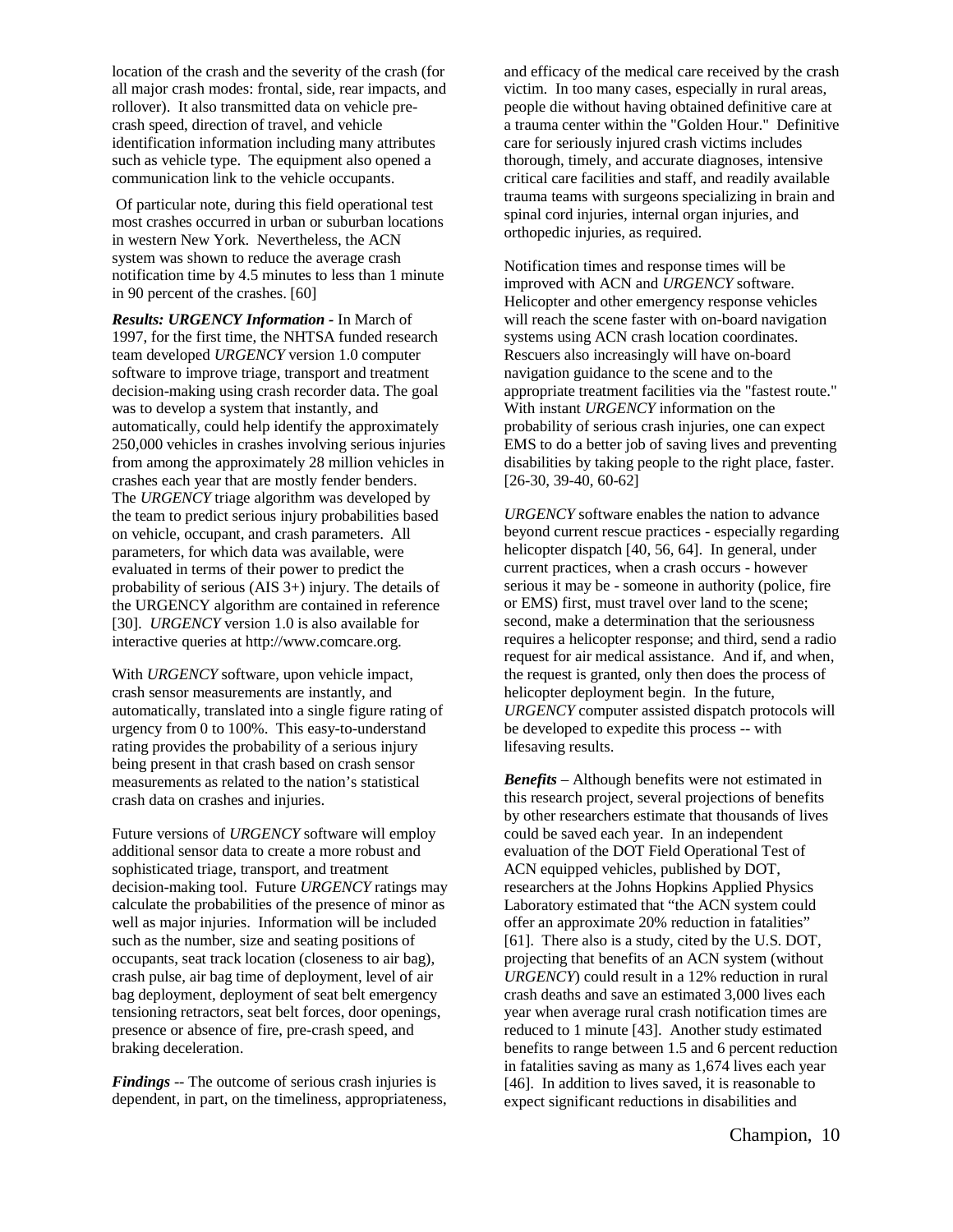human misery through the faster and more intelligent delivery of emergency medical care for non-fatal, but serious, injury crashes [48].

Significant benefits of ACN with *URGENCY* will also result in the long term from the data generated on crashes, injuries, treatments and outcomes. This data will form the scientific basis for continuous improvements in vehicles, roadways, driver behavior, and emergency care. Programs in crash injury prevention and treatment will have a new scientific resource for advancing safety.

*Costs* – GM has offered its OnStar system free for the first year and for \$199.00 per year subscription cost in subsequent years. The OnStar system currently provides air bag deployment crash notification to a private call center. The OnStar center then calls for public "911" rescue service. OnStar currently is limited to only those crashes in which an air bag deploys (primarily frontal crashes, not rollovers, side, and rear impacts). Audi, BMW, Ford, Honda, Land Rover, Mercedes, and Toyota also offer similar airbag deployment crash notification systems on luxury model vehicles. In 2002, an estimated 3 million vehicles will be on US roads equipped with automatic (air bag deployment) crash notification systems.

The cost of the more advanced ACN safety equipment provided by Veridian/Calspan that covers all crash modes, according to Veridian/Calspan and the government, is estimated "at between \$200 and \$300" [50]. Moreover, the cost of electronics equipment is dropping fast as the technologies (and competition) develop and production volume increases. [51] The DOT Veridian/Calspan ACN technology also may be retrofitted into all cars, not just new cars, in the U.S. as a valuable safety feature. Operating costs are not included.

*Increasing Demand* -- The ability to make instantaneous wireless calls for emergency help (with automatic location) has been strongly identified in market research, both by the auto industry and the cellular industry, as products and services the public is willing to pay for as consumers. One series of market research studies found that the percent of new car buyers that said that Automatic Dial 911 Safety equipment is "important" or "very important" in their purchase decisions has been growing (48% in 1997, 53% in 1998, and 60% in 1999) [49]. More recently, a Louis Harris poll for Advocates for Auto and Highway Safety found 68% would like to have such safety equipment in their car [31].

In America, a group of trauma physicians, nurses, and others have joined with wireless communications companies to create the ComCARE

(Communications for Coordinated Assistance and Response to Emergencies) Alliance to advance deployment of ACN. [32].

The National Academy of Sciences, in Reducing the Burden of Injury, noted the need to save people suffering from serious, time-critical, injuries. Whether time-critical injuries are the result of crashes or other causes, the timely delivery of optimal emergency care will help save lives and livelihoods. In addition, an advanced trauma care system will also result in saving the lives of people suffering from time-critical illnesses, such as strokes and heart attacks, needing rapid emergency medical transport and care [53].

A second recent National Academy of Sciences report, To Err is Human: Building a Safer Health System, notes "Preventing errors means designing the health care system at all levels to make it safer." This report recognized the importance of improving access to accurate, timely information in creating safety systems in health care [54]. With ACN, we now can provide objective, actionable, information to emergency medical system personnel instantly. These technologies can help us reduce the nation's burden of mortality and morbidity from crash injuries. The right information, at the right time will help reduce errors in emergency medical care.

A third recent National Academy of Sciences report, Crossing the Quality Chasm: A New Health System for the  $21<sup>st</sup>$  Century, calls attention to the great potential of Information Technology to improve medical care. The report notes "A growing body of evidence supports the conclusion that various types of IT applications lead to improvements in safety, effectiveness, patient-centeredness, timeliness, efficiency, and equity." [55, 65, 66]

*Conclusions --* The technology is now available for an integrated, intelligent transportation system that delivers help wherever and whenever Americans are in danger, whether from crashes, crime, heart attacks, or other time-critical emergencies - in time to save lives. It is now technologically possible, and economically feasible, to have EMS crash notification within 1 minute, EMS scene arrival within 10 minutes, and trauma center arrival within 45 minutes of the crash in many of the 250,000 serious injury crashes occurring each year. The lifesaving and disability-reducing results will help build a safer America.

#### **Acknowledgments**

The National Highway Traffic Safety Administration funded this research. The authors wish to acknowledge the contributions of Dr. A.C. Malliaris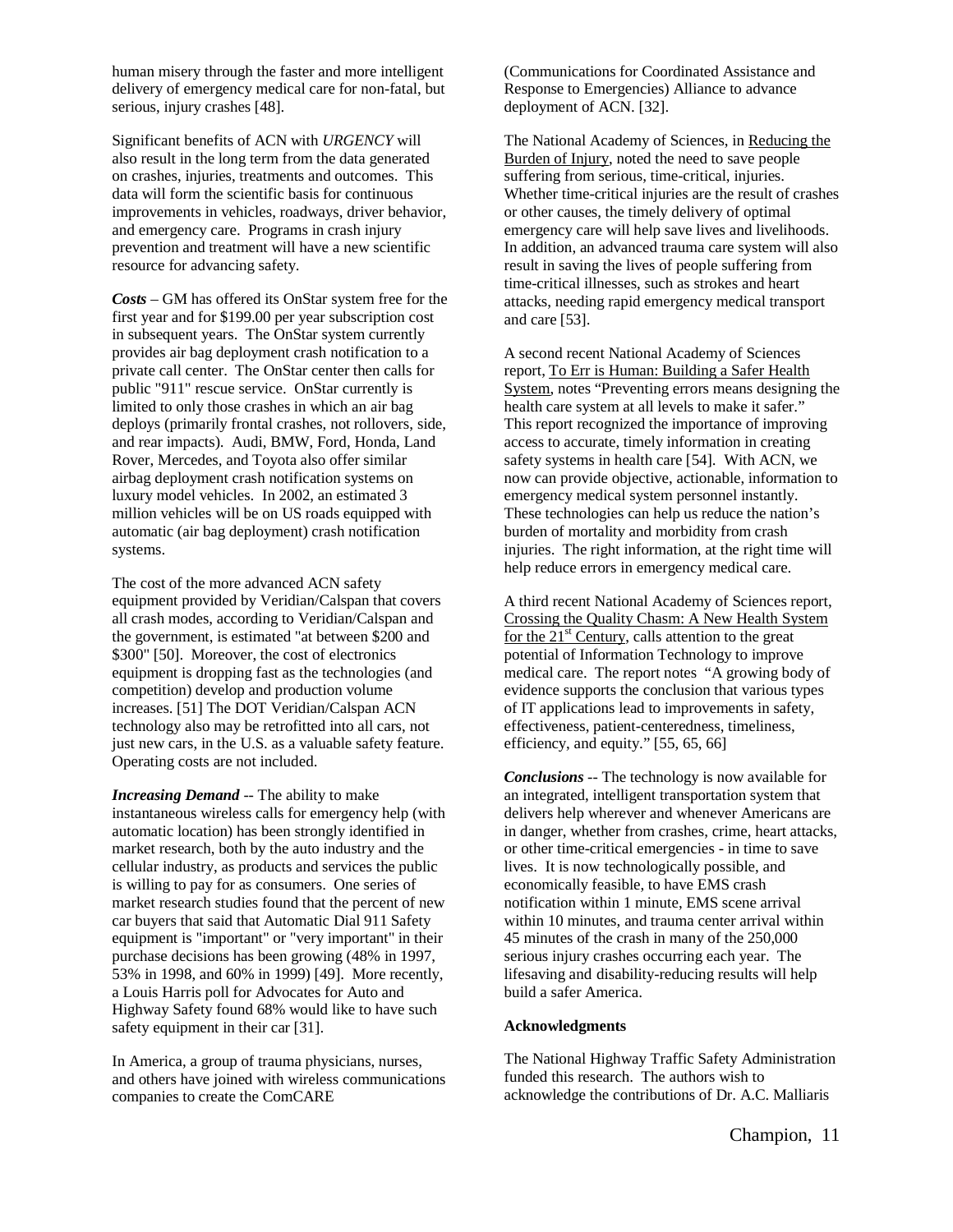who performed the statistical analyses that resulted in the URGENCY algorithms. We note with deep regret the great loss of his passing.

#### **References**

- 1. National Committee on Trauma and Committee on Shock, *Accidental Death and Disability: The Neglected Disease of Modern Society*, National Academy of Sciences, Washington, DC, September, 1966.
- 2. 106<sup>th</sup> Congress, Congress of the United States, Public Law 106-81, October 26, 1999, *Wireless Communications and Public Safety Act of 1999*, 113 STAT. 1286, 47 USC 609.
- 3. Lombardo LV, Ryan SD, "Detection of Internal Injuries in Drivers Protected by Air Bags," *NHTSA Research Note*, August 1993.
- 4. American College of Emergency Physicians, "Automatic Crash Notification and Intelligent Transportation Systems," ACEP Policy Statements, Approved February 2002, available at http://www.acep.org/1,5069,0.html, accessed 12/9/02.
- 5. GM, "GM Advanced Automatic Crash Notification Announcement," Press Release July 31, 2002, available at http://www.gm.com/company/gmability/safety/n ews\_issues/releases/onstar\_072902\_lang.html, accessed 12/0/02.
- 6. Greater Harris County 9-1-1 Emergency Network, "Ford Telematics Delivers Crash Information in Less Than 60 Seconds," Press Release, Houston, Texas, August 28, 2002, available at http://www.911.org/news/release13.asp, accessed 12/9/02.
- 7. ITS America, "Recommendations for ITS Technology in Emergency Medical Services" Press Release, Seattle, WA, October 7, 2002. Available at http://www.itsa.org/ITSNEWS.NSF/4e0650bef6 193b3e852562350056a3a7/bd4fc63176d698938 5256c4b000c0d15?OpenDocument.
- 8. Perrine MW, Waller JA, Harris LS, "Alcohol and Highway Safety; Behavioral and Medical Aspects," Final Report to Department of Transportation, NHTSA, (DOT HS 800 599), 1971.
- 9. NHTSA, "Safety Belt and Helmet Use in 2002 Overall Results", DOT HS 809 500, September 2002, available at http://www-

nrd.nhtsa.dot.gov/pdf/nrd-30/NCSA/Rpts/2002/809-500.pdf.

- 10. Ommaya AK, Digges KH, "A Study of Head and Neck Injury Mechanisms by Reconstruction of Automobile Accidents," *Proceedings of IRCOBI Conference*, Goteborg, Sweden, 1985.
- 11. Champion HR, Copes WS, Craig M, Morelli S, Keast S, Bain L, *A Preliminary Study of Head and Neck Trauma of Automobile Crashes, and their Consequences*, NHTSA Report DOT HS 807 052, Washington, DC, June 1986.
- 12. Ommaya AK, "Mechanisms and Preventive Management of Head Injuries: A Paradigm for Injury Control," *32nd Annual Proceedings*, Association for the Advancement of Automotive Medicine, September 12-14, 1988.
- 13. Jones IS, Champion HR, "Trauma Triage: Vehicle Damage as an Estimate of Injury Severity," *Journal of Trauma*, Vol. 29, No. 5, May 1989, p. 646.
- 14. Siegel JH, Mason-Gonzales S, Dischinger P, Cushing B, Read K, Robinson R, Smialek J, Heatfield B, Hill W, Bents F, Jackson J, Livingston D, Clark C, "Safety Belt Restraints and Compartment Intrusions in Frontal and Lateral Motor Vehicle Crashes: Mechanisms of Injuries, Complications, and Acute Care Costs," *Journal of Trauma*, Vol. 5, No. 34, 1993. See also Siegel JH, Dischinger P, *The Medical Consequences of Car Crashes: An Automobile Crash Trauma Study*, Vols. I, II, III, IV, NHTSA Reports DOT HS 808 156, 808 157, 808 158, and 808 159, July 1992.
- 15. Hunt RC, Brown RL, Cline KA, Krohmer JR, McCabe JB, Whitley TW, "Comparison of Motor Vehicle Damage Documentation in Emergency Medical Services Run Reports Compared with Photographic Documentation," *Annals of Emergency Medicine*, 1993, 22:651- 656.
- 16. Champion HR, Cushing B, Trauma Care Information Management Systems (TCIMS), U.S. Department of Defense, Technology Reinvestment Program, March 1994.
- 17. Augenstein JS, Digges KH, Lombardo LV, Perdeck EB, Stratton JE, Malliaris AC, Quigley CV, Craythorne AK, Young PE, "Occult Abdominal Injuries to Airbag Protected Crash Victims: A Challenge to Trauma Systems," *Journal of Trauma*, Vol. 38, No. 4, 1995. See also Augenstein JS, et al, "Heart Injuries Among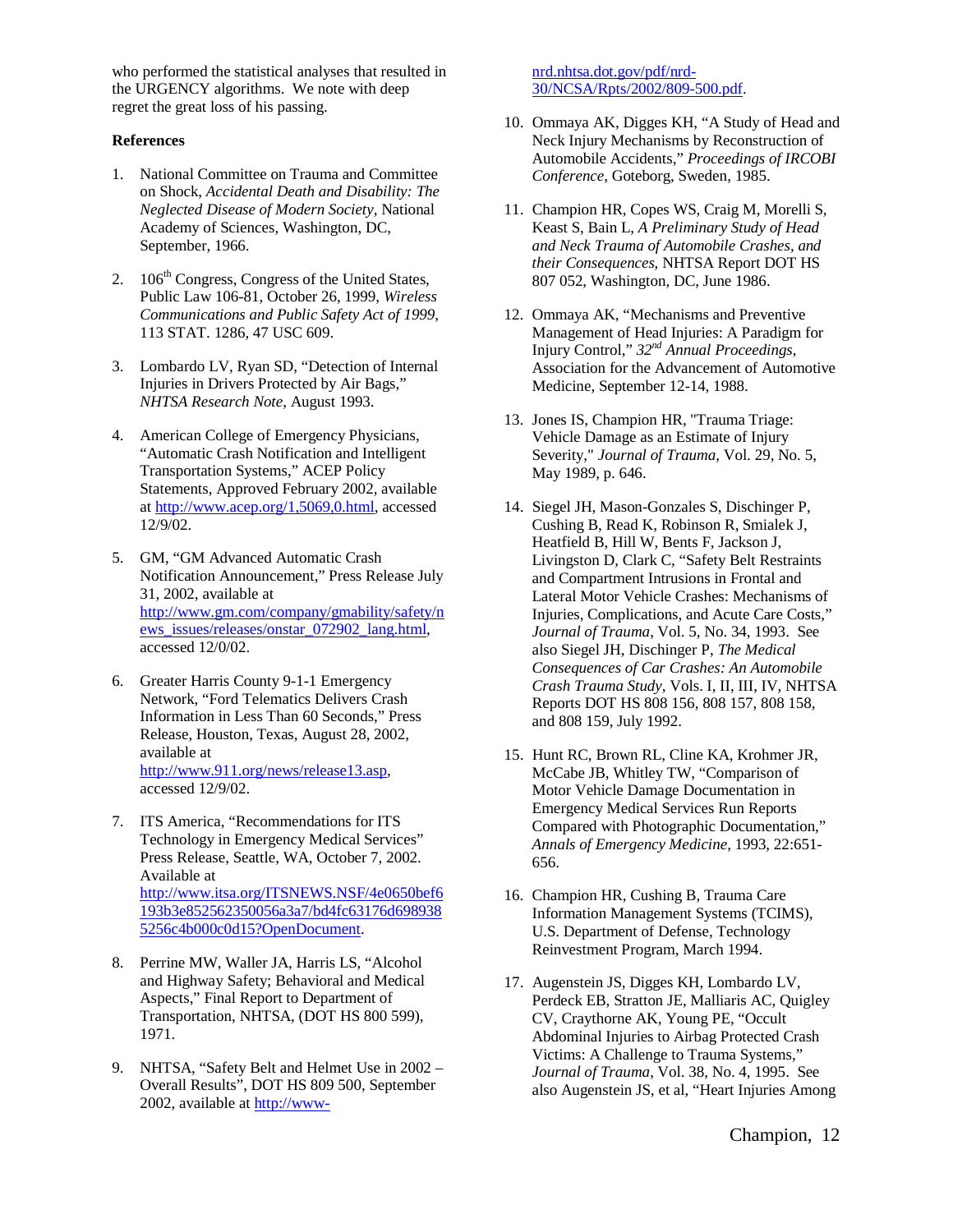Restrained Occupants in Frontal Crashes," SAE 970392.

- 18. National Highway Traffic Safety Administration (NHTSA), "NHTSA Crash-Injury Research and Engineering Network," *Annals of Emergency Medicine*, October, 1996; 28:450-451. Also see wwwnrd.nhtsa.dot.gov/include/bio\_and\_trauma/ciren\_ final.htm.
- 19. Esposito TJ, Reynolds SA, Sanddal ND, Hansen JD, Rinker CF, Dale G, Maningas PJ, O'Reilly PJ, Bleicher J, Petrashek B, *Rural Preventable Mortality Study*, NHTSA Report DOT HS 807 973, Washington, DC, Dec. 7, 1992.
- 20. Maio RF, Burney RE, Gregor MA, Baranski M, Welch KB, Rothman ED, *Michigan Rural Preventable Mortality Study*, NHTSA Report DOT HS 808 341, Washington, DC, June 1995.
- 21. Cunningham PRG, *North Carolina Preventable Mortality Study with Inter-Rater Reliability Modifications*, NHTSA Report DOT HS 808 345, Washington, DC, July 31, 1995.
- 22. NHTSA, *NHTSA 2020 Report*, DOT HS 808 665, Washington, DC, September 1997, p. 2.
- 23. NHTSA, *The Economic Impact of Motor Vehicle Crashes 2000*, DOT HS 809 446, May 2002, pp. 8, 9, 62.
- 24. NHTSA, Fatality Analysis Reporting System (FARS), Automated Data Files.
- 25. NHTSA, National Automotive Sampling System (NASS), Automated Data Files.
- 26. Champion HR, Augenstein JS, Cushing B, Digges KH, Hunt RC, Larkin R, Malliaris AC, Sacco WJ, Siegel JH, Lombardo LV, *Post-Crash Injury Control*, Briefing for NHTSA Administrator, R Martinez, Washington, DC, March 27, 1997.
- 27. Champion HR, Augenstein JS, Cushing B, Digges KH, Hunt RC, Larkin R, Malliaris AC, Sacco WJ, Siegel JH, "Automatic Crash Notification," *AirMed*, March/April 1998, p. 36.
- 28. Champion HR, Augenstein JS, Cushing B, Digges KH, Hunt RC, Larkin R, Malliaris AC, Sacco WJ, Siegel JH, "Urgency for a Safer America," *AirMed*, March/April 1999, pp.18-23.
- 29. Champion HR, Augenstein JS, Cushing B, Digges KH, Hunt RC, Larkin R, Malliaris AC, Sacco WJ, Siegel JH, "Reducing Highway

Deaths and Disabilities with Automatic Wireless Transmission of Serious Injury Probability Ratings from Crash Recorders to Emergency Medical Services Providers," *Proceedings of the National Transportation Safety Board (NTSB) International Symposium on Transportation Recorders*, May 3-5, 1999, pp. 67- 84. Also available at http://www.ntsb.gov, and at http://www.nhtsa.dot.gov/events/symp\_rec/proce edings/authors/champion.htm.

- 30. Malliaris AC, Digges KH, DeBlois JH, "Relationships Between Crash Casualties and Crash Attributes," Society of Automotive Engineers SAE 970393, February 1997. The development of the *URGENCY* triage algorithm reported in this paper was part of a multidisciplinary team's effort and was presented to the NHTSA Administrator in a briefing March 27, 1997. The multidisciplinary team was led by Champion HR, and included Augenstein JS, Cushing B, Digges KH, Hunt RC, Larkin R, Lombardo LV, Malliaris AC, Sacco WJ, Siegel JH.
- 31. Advocates for Highway and Auto Safety, *Stuck in Neutral, Recommendations for Shifting the Highway and Auto Safety Agenda into High Gear*, September 16, 1999, pp. 14, and 15 and at http://www.saferoads.org.
- 32. Testimony of David K. Aylward, Executive Director, ComCARE Alliance, before the U.S. House of Representatives Committee on Appropriations, Subcommittee on Transportation and Related Agencies, February 10, 2000 available at http://www.comcare.org.
- 33. American College of Surgeons, Committee on Trauma, *Resources for Optimal Care of the Injured Patient, 1999*, p.14.
- 34. Jones IS, Champion HR, "Trauma Triage: Vehicle Damage as an Estimate of Injury Severity," *Journal of Trauma*, Vol.29, No. 5, May 1989, p. 646.
- 35. Stewart RD, "Pre-hospital Care of Trauma," in McMurtry RY and McLellan BA, *Management of Blunt Trauma*, Baltimore, MD: Williams and Wilkins; 1990: 23-29.
- 36. Mayer JD, "Response Time and its Significance in Medical Emergencies," *The Geographical Review*, Vol. 70, No. 1, January, 1980, pp.79 - 87. As noted by Mayer:

"The Emergency medical Systems Service Act (EMSS Act) of 1973 was passed by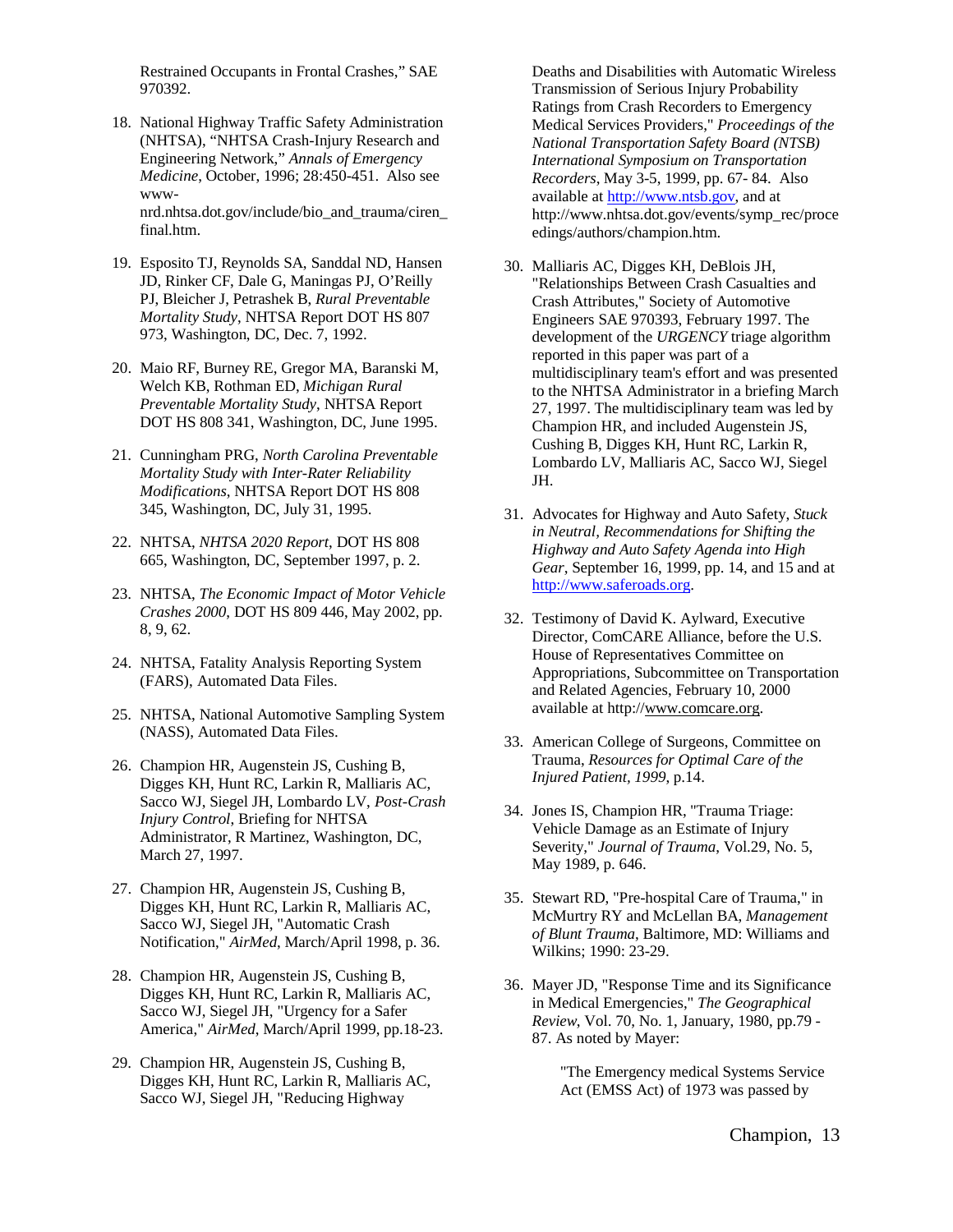Congress to promote systematic planning and evaluation of regional emergency systems. The Act represented an attempt to coordinate a number of components in prehospital emergency cases, such as transportation, personnel, and facilities. One of the provisions of the EMSS Act is that 95 percent of all ambulance response times must be within twenty minutes in rural areas and within ten minutes in urban areas." (In 1998, the States of Mississippi and Tennessee had average reported response times of greater than ten minutes in urban fatal crashes.)

- 37. Smith M, "Mechanism of Injury," *Paramedic Field Care: A Complaint-Based Approach*, American College of Emergency Physicians, 1997, edited by Pons PT and Cason D, Mosby-Year Book, St. Louis, MO.
- 38. McSwain NE, Jr., "Pre-hospital Care, Chapter 8," *Trauma*, 3rd Edition, Feliciano DV, Moore EE, Mattox KL, Appleton & Lange, 1996, pp. 109-110.
- 39. Sampalis JS, Denis R, Frechette P, Brown R, Fleiszer D, Mulder D, "Direct Transport to Tertiary Trauma Centers versus Transfer from Lower level Facilities: Impact on Mortality and Morbidity among Patients with Major Trauma," *Journal of Trauma*, Vol. 43, No. 2, August 1997, p. 288.
- 40. Falcone RE, Herron H, Werman H, Bonta M, "Air Medical Transport of the Injured Patient: Scene versus Referring Hospital," *Air Medical Journal*, Vol. 17, No. 4, October-December 1998, p 161.
- 41. NHTSA, *1998 Strategic Plan of the NHTSA*, *Promoting Safe Passage into the 21st Century*, September 1998, DOT HS 808 785, p. 30.
- 42. NHTSA, *Traffic Safety Facts 1998*, DOT HS 808 983, October 1999, pp. 48, 170-173.
- 43. Evanco WM, "The potential impact of rural mayday systems on vehicular crash fatalities," *Accident Analysis & Prevention*, 31 (1999), pp. 455-462. See also Evanco WM, "Reducing Accident Fatalities with Rural Mayday Systems," Mitretek Systems, Inc. WN 96W0000048, April 1996, as referenced in U.S. Department of Transportation, Federal Highway Administration, *Review of ITS Benefits: Emerging Successes*, Publication No. FHWA-JPO-97-001, HVH-1/10-96(1M) E, p. 19.
- 44. Lerner EB, Billittier AJ, Adolph JE, "Ambulance, Fire, and Police Dispatch Time Compared with the Atomic Clock," *Prehospital Emergency Care*, Jan./March, 2000, Vol.4/No.1, pp. 28-30.
- 45. ERTICO, *A Twenty Year Vision for Europe*, "Expected Benefits of ITS," http://www.ertico.com/ertico/vision/5con.html. The Europeans are working on reducing EMS response times with on-board Mayday systems. The European organization for Intelligent Transportation Systems, ERTICO, estimates that Mayday crash notification systems will increase survival rates by 15%.
- 46. Clark DE, Cushing BM, "Predicted effect of automatic crash notification on traffic mortality," *Accident Analysis and Prevention,* 34 (2002) 507-513.
- 47. Federal Highway Administration, *ITS Benefits: Continuing Successes and Operational Test Results,* Publication Number: FHWA- JPO-98- 002, 12/97(1.5M) EW, October 1997, Washington, DC.
- 48. Champion HR, Cushing BM, "Emerging Technology for Vehicular Safety and Emergency Response to Roadway Crashes, *Surgical Clinics of North America,* Vol. 79, Number 6, December 1999.
- 49. Dohring Co., www.dohring.com/studies/1999ns.asp?slide=9.
- 50. Strong C, *Associated Press*, "Feds Test Auto Crash Rescue System," May 11, 1998 (15:47 EDT).
- 51. GM, AARP *Bulletin*, Vol. 39, No. 11, Dec. 1998, p. 24. On February 25, 1999 GM's OnStar announced a reduction in the manufacturer's suggested retail price to \$695 including installation (from the previous MSRP of \$1,300). See also Sedgwick D, "GM: Tech toys may become throw-ins," *Automotive News*, April 26, 1999, p. 4, article quotes the GM Vice Chairman, Harry Pearce "As hardware costs come down, the (price of the) hardware becomes less and less significant. In the cell phone business, you give away the hardware to grow the subscriber base."
- 52. Bass RR, Gainer PS, Carlini AR, "Update on Trauma System Development in the United States," *Supplement to the Journal of Trauma,* Skamania Symposium on Trauma Systems, Vol. 47, No. 3 Supplement, September, 1999, p. S17.
- 53. Committee on Injury Prevention and Control,